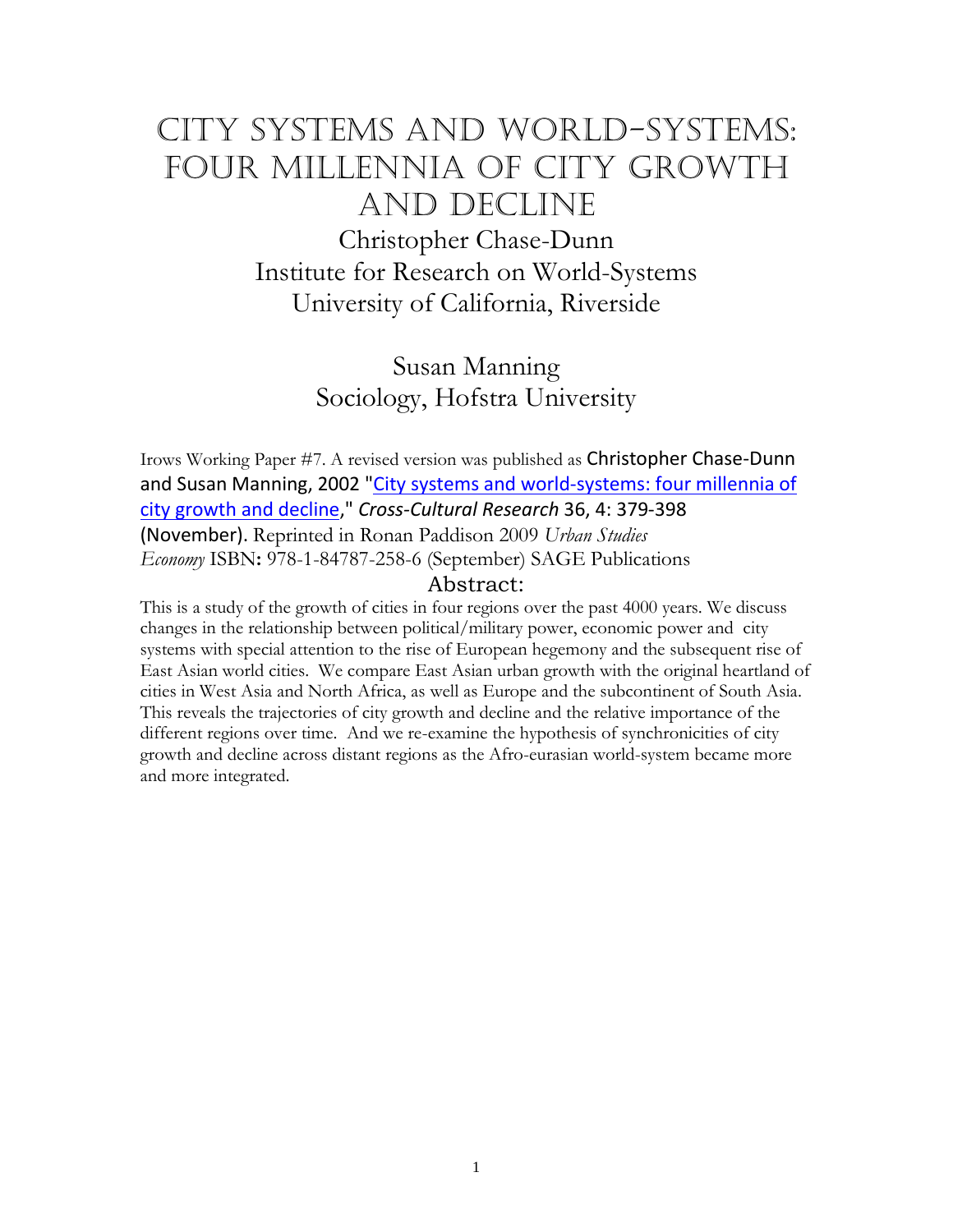

## London at night

The comparative study of settlement systems is an important basis of our understanding of human social evolution. The processes by which a world inhabited by small nomadic hunter-gatherer bands became the single global political economy of today involved the growth of settlement sizes and the expansion of interaction networks. These processes of growth and expansion were uneven in time and space. Settlements and cities did not always get larger. There were cycles of growth and decline. And those regions that originally developed larger settlements and cities were, in later epochs, no longer the leading regions in terms of the sizes of their largest cities.

Our earlier studies have used data on both city sizes and the territorial sizes of empires to examine different regional interaction systems and the hypothesis that regions distant from one another were experiencing synchronous cycles of growth and decline (e.g. Chase-Dunn and Willard 1993; Chase-Dunn, Manning and Hall 2000). Our early study of city-size distributions in Afro-Eurasia (Chase-Dunn and Willard 1993; Chase-Dunn and Hall 1997: 222-223) found an apparent synchrony between changes in city size distributions and the growth of largest cities in East Asia and West Asia-North Africa over a period of 2000 years. That led us to examine data on the territorial size of empires for similar synchrony, which we found (Chase-Dunn, Manning and Hall 2000). This article is a re-examination of the city size data which will enable us to address claims about the relative importance of China in the Afro-eurasian system that have been advanced by Andre Gunder Frank (1998), and to more thoroughly examine the synchrony hypothesis regarding city growth.

The relationship between power and demography has changed in important ways over the last 4000 years. Archaeologists sometimes assume a direct correspondence between population density and societal power in intersocietal interactions, and they also suppose that the settlement size hierarchy indicates stratification within a polity (e.g. Kowalewski 1982).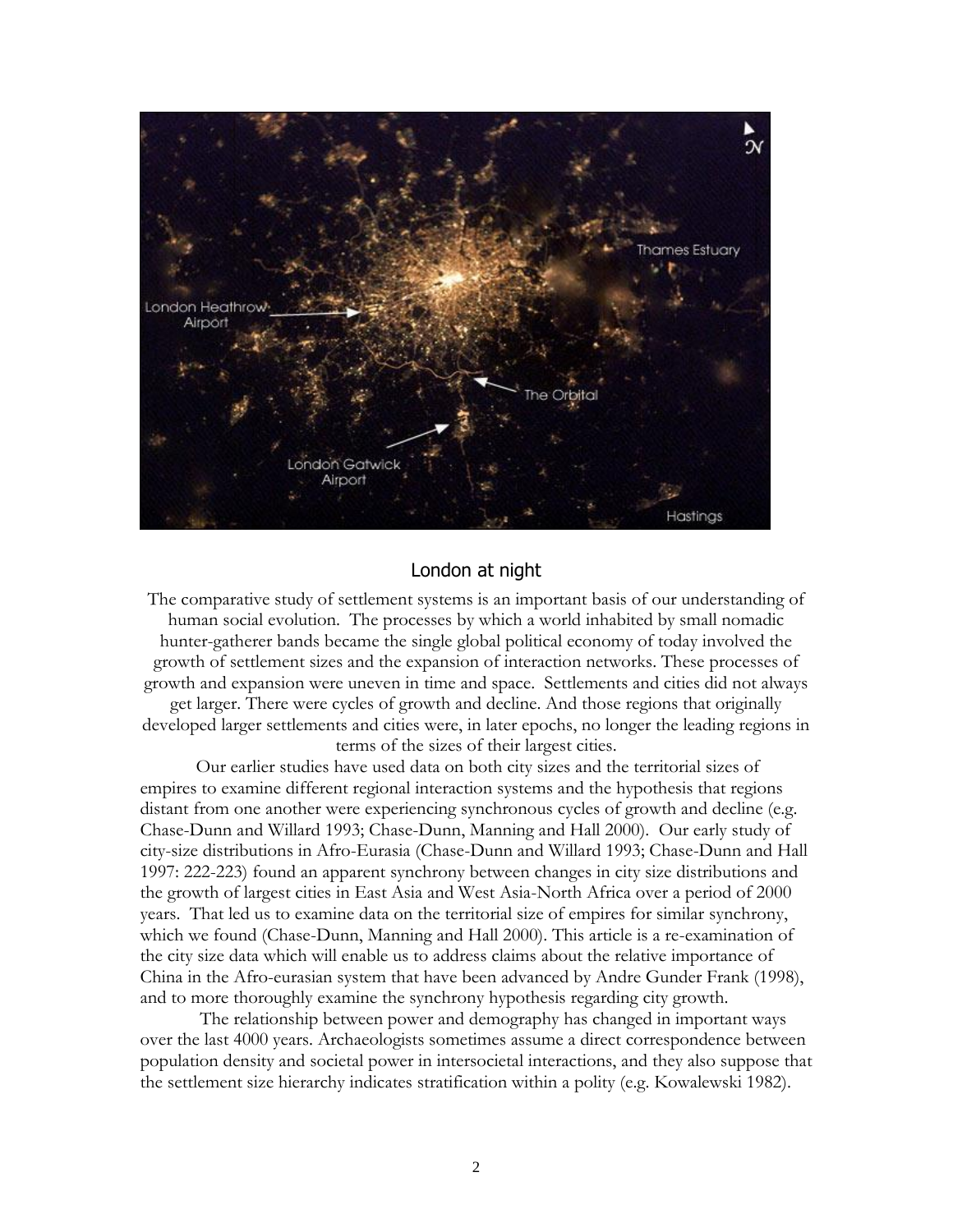The relationship between stratification and the sizes of settlements needs to be considered both within societies and between them. It is generally assumed that societies that have larger cities will also have greater power than societies with smaller cities, and it is similarly assumed that a society that is internally more stratified will have a steeper city-size distribution – the relative population size of settlements within the society.

Though there was never a simple correlation between population density and the relative power of societies *vis a vis* each other, there has been a rough correspondence between these. Societies that could concentrate greater numbers of people generally had an advantage in warfare. Exceptions to this have been semiperipheral marcher chiefdoms and semiperipheral marcher states that conquered older core powers (Chase-Dunn and Hall 1997: Chapter 4). These less dense, typically less hierarchical and upwardly mobile semiperipheral polities used geopolitical advantages, as well as superior organizational and military techniques, to defeat older core societies and to form larger regional polities. But it was still usually the case that societies with greater numbers of people and with larger cities had greater power over other societies than those with lower population densities and smaller settlements.

In the modern world-system the relationship between population density and power has become even more complicated. While it is still true that the existence of large cities indicates the ability of a society to produce and acquire the great resources necessary to support huge populations living densely, the largest cities are even less likely than before to be in the most powerful countries. As of 1985, Mexico City became the second largest urban agglomeration on Earth, and Sao Paolo was then the fourth largest (Chase-Dunn 1985).

 Power among societies is now much more directly a function of technology than it has been in the past. Machines controlled by a few people are capable of exercising power over great distances, and huge bodies of armed men are much less important than they have been in the past. Also economic power based on the ability to produce profitable high technology commodities and to control financial resources has become a much more important source of power than it was in the systems of the tributary empires. In tributary empires military power was itself predominant, and it was greatly dependent on the ability to mobilize and supply large armies. We would not argue that economic power has replaced military power, but only that economic power has become a much more important basis of predominance in the modern capitalist world-system than in earlier tributary systems. Economic power also has a demographic basis, and population density can be an advantage, but it is an advantage that is more strongly conditioned by technology and organizational features than ever before.<sup>1</sup>

The problem of synchrony – changes of important social structural features that are simultaneous -- is germane to our understanding of the emergence of the modern worldsystem out of the formerly separate regional systems. It is plausible that synchronous processes in distant locations indicate systemness – the interaction of important processes that are influencing local development. The emergence of an integrated global system has been a long-term process that has been characterized by pulsation cycles – the expansion and contraction of interaction networks (Chase-Dunn and Hall 1997). Long-distance trade and long-distance military campaigns have expanded and then contracted, but the long-term trend has been greater and greater integration of larger and larger territories. After our reexamination of city synchrony we will discuss possible causal explanations for synchrony in the Afroeurasian world-system.

The questions we will try to answer in this article are: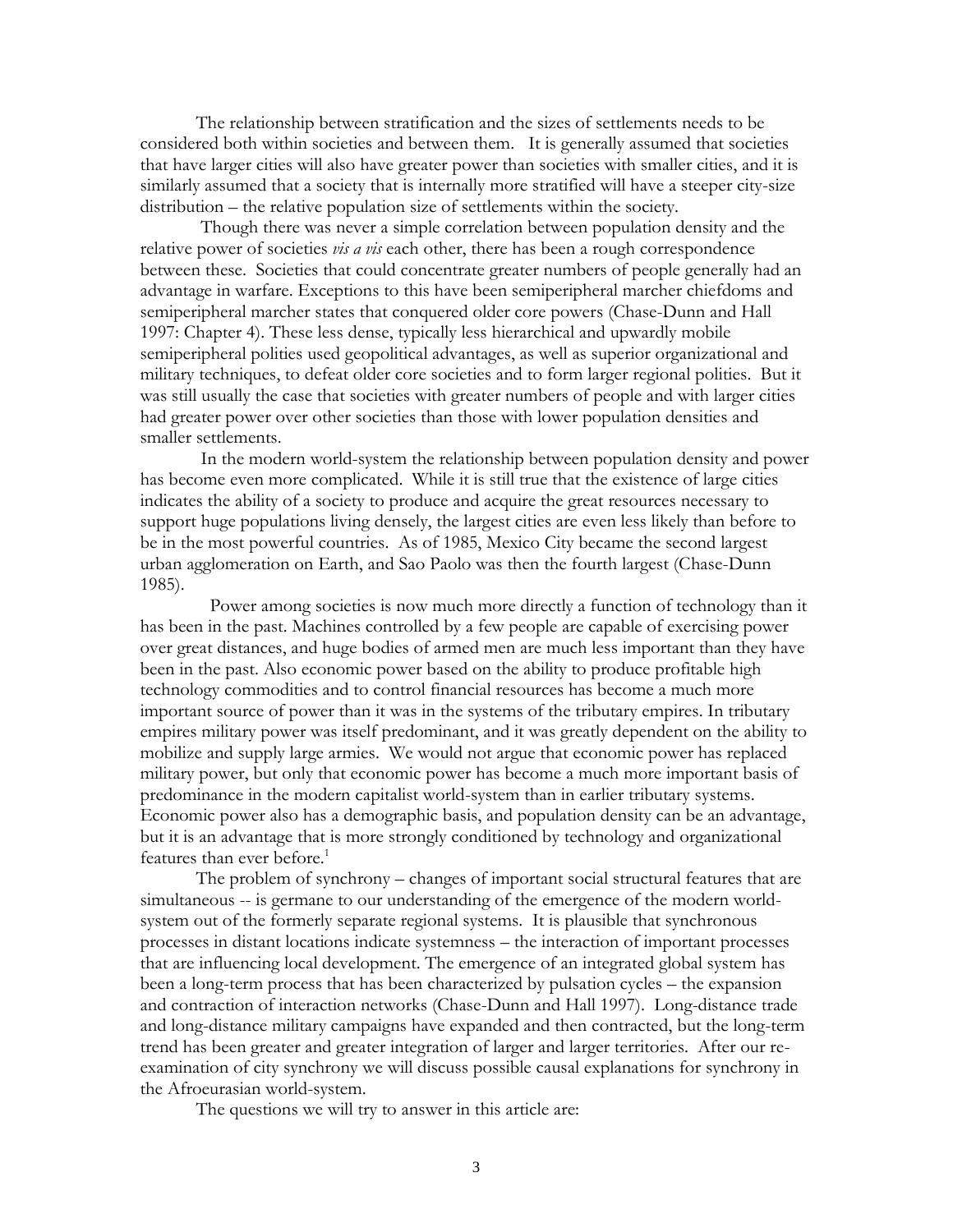- 1. what can patterns of urban growth and decline tell us about the relative trajectories of development and the relationships among different regions in the emerging Afroeurasian system? This problem we shall label "Regional Importance." And,
- 2. are there statistically significant amounts of synchrony in urban growth and decline across distant regions that are similar (or different from) the synchronicities that we have found in the growth and decline of the territorial sizes of empires? This we shall call "City Synchrony."

# Regional Importance

Andre Gunder Frank's (1998) provocative study of the global economy from 1400 to  $1800 \text{ CE}^2$  contends that China had long been the center of the global system. Franks also argues that the rise of European hegemony was a **sudden and conjunctural** development caused by the late emergence in China of a "high level equilibrium trap" and the success of Europeans in using bullion extracted from the Americas to buy their way into Chinese technological, financial and productive success. Frank contends that European hegemony was fragile from the start and will be short-lived with a predicted new rise of Chinese predominance in the near future. He also argues that the scholarly ignorance of the importance of China invalidates all the social science theories that have mistakenly understood the rise of the West and the differences between the East and the West. In Frank's view there never was a transition from feudalism to capitalism that distinguished Europe from other regions of the world. He argues that the basic dynamics of development have been similar in the global system for 5000 years (Frank and Gills 1994).

Frank's model of development is basically a combination of state expansion and financial accumulation, although in *Reorient* he focuses almost exclusively on financial centrality as the major important element. His study of global flows of specie, especially silver, is an important contribution to our understanding of what happened between 1400 and 1800 CE. Frank also uses demographic weight, and especially population growth and growth of the size of cities, as an indicator of relative importance and developmental success.

It is our intention to systematically examine the growth of cities in order to shed more light on Frank's claims about the relative development of East and West. Our study will begin in 2000 BCE when we first have data on the population sizes of cities in different regions. Though we understand the spatial nature of world-systems in terms of the sizes of different kinds of interaction networks (Chase-Dunn and Hall 1997: Chapter 3), in this study we will compare the same regions over time despite the fact that interaction nets grow from being rather small to being global over the period we are studying. Thus the unit of analysis in this study is **the region**, and regions are held constant over the whole period. The regions we will study are:

- 1. Europe, including the Mediterranean and Aegean islands, that part of the Eurasian continent to the west of the Caucasus Mountains, but not Asia Minor (now Turkey).
- 2. West Asia- North Africa, including Asia Minor, Egypt, Mesopotamia, Syria, Persia, the Levant, and Bactria.
- 3. The South Asian subcontinent, including the Indus river valley.

4. East Asia, including China, Korea and Japan and Southeast Asia, but not Indonesia. These regions are defined for purposes of examining the claims made by Frank and others about relative development and possible synchrony.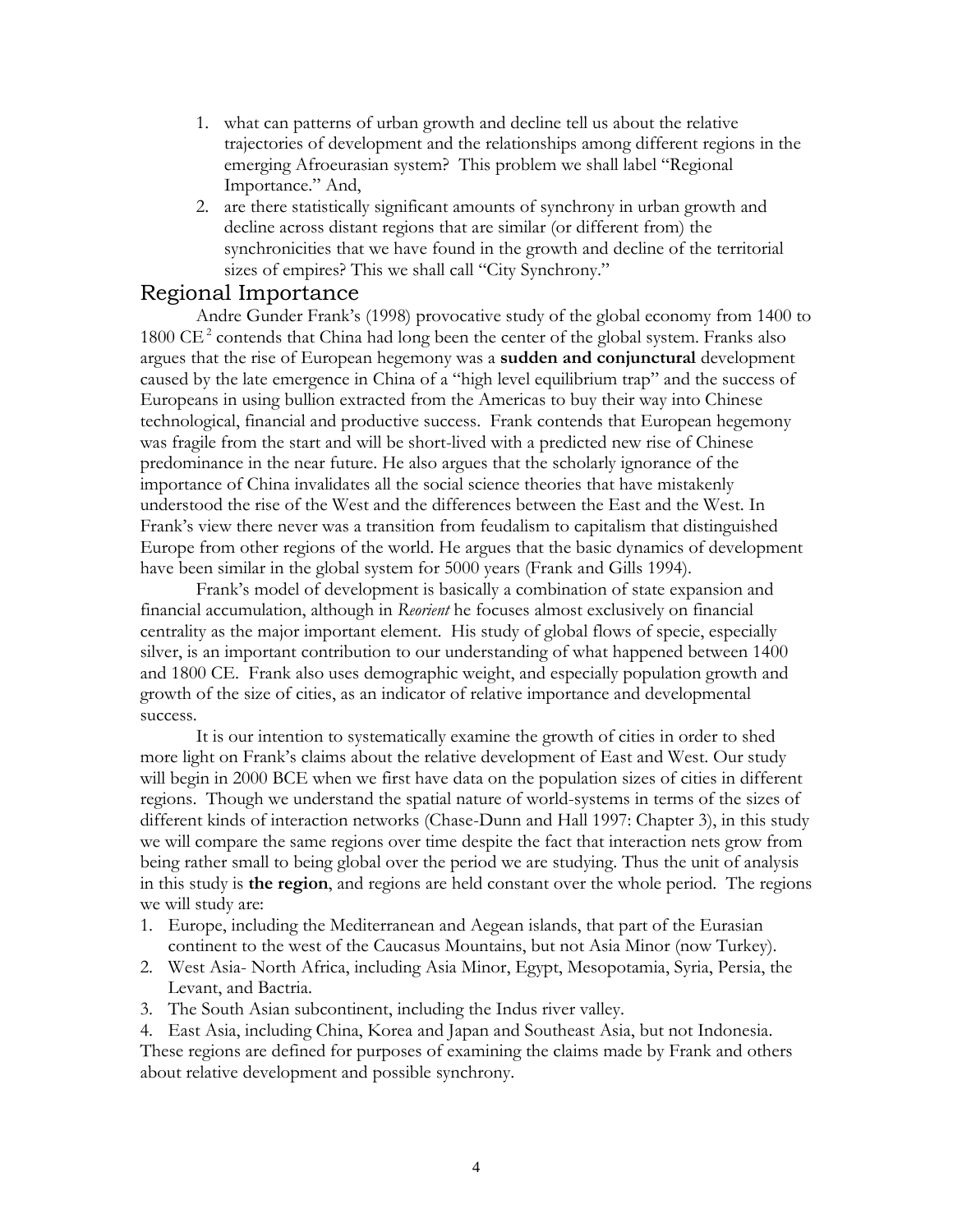# Measures of importance based on city data

Wilkinson (1992b,1993) compared East Asia with West Asia using data from Chandler (1987) on the **number** of large cities in each region. Wilkinson (1992, 1993) used political-military interaction networks (which he calls "civilizations") as his unit of analysis. Political-military interaction networks (PMNs) are a good unit of analysis because the alliances and enmities of polities are an important systemic feature of all world-systems. But PMNs change in size and location over time.<sup>3</sup> For purposes of our present study we will use constant regions (described above) as the unit of analysis.

We have improved upon Wilkinson's (1992b,1993) studies by weighting the cities by their population sizes. Using only the number of cities ignores differences in the sizes of cities. Figure 1 shows the population-weighted percentage that our four regions held of the twenty largest cities<sup>4</sup> on Earth from 2000 BCE to 1988 CE.<sup>5</sup> We also used the Chandler data, but we interpolated city sizes from Chandler's tables in order to estimate the populations of cities.<sup>6</sup> This provides only a rough guess, but is still an improvement over Wilkinson's simple count of the number of cities in each region.

Estimation of the population sizes of ancient cities is fraught with difficulties. In this paper we rely entirely on Chandler's estimates, though these are well known to contain errors, especially for ancient Mesopotamia and Egypt.<sup>7</sup> For our purposes in this paper these errors are unlikely to greatly distort the answers to the broad questions we are asking. We have begun a project that will upgrade Chandler's data using improved methods of estimation based on the work of anthropologists (Brown 1987, Ember 1973, Hassan 1981) and the late historical demographer Paul Bairoch (1988). Our method of estimation uses the areal size of cities and estimates of areal population density and the size of typical households (Pasciuti and Chase-Dunn 2002). Despite the deficiencies of the Chandler dataset we contend that the gross comparisons between regions made in this paper will hold up well after the new upgraded city size dataset has been constructed.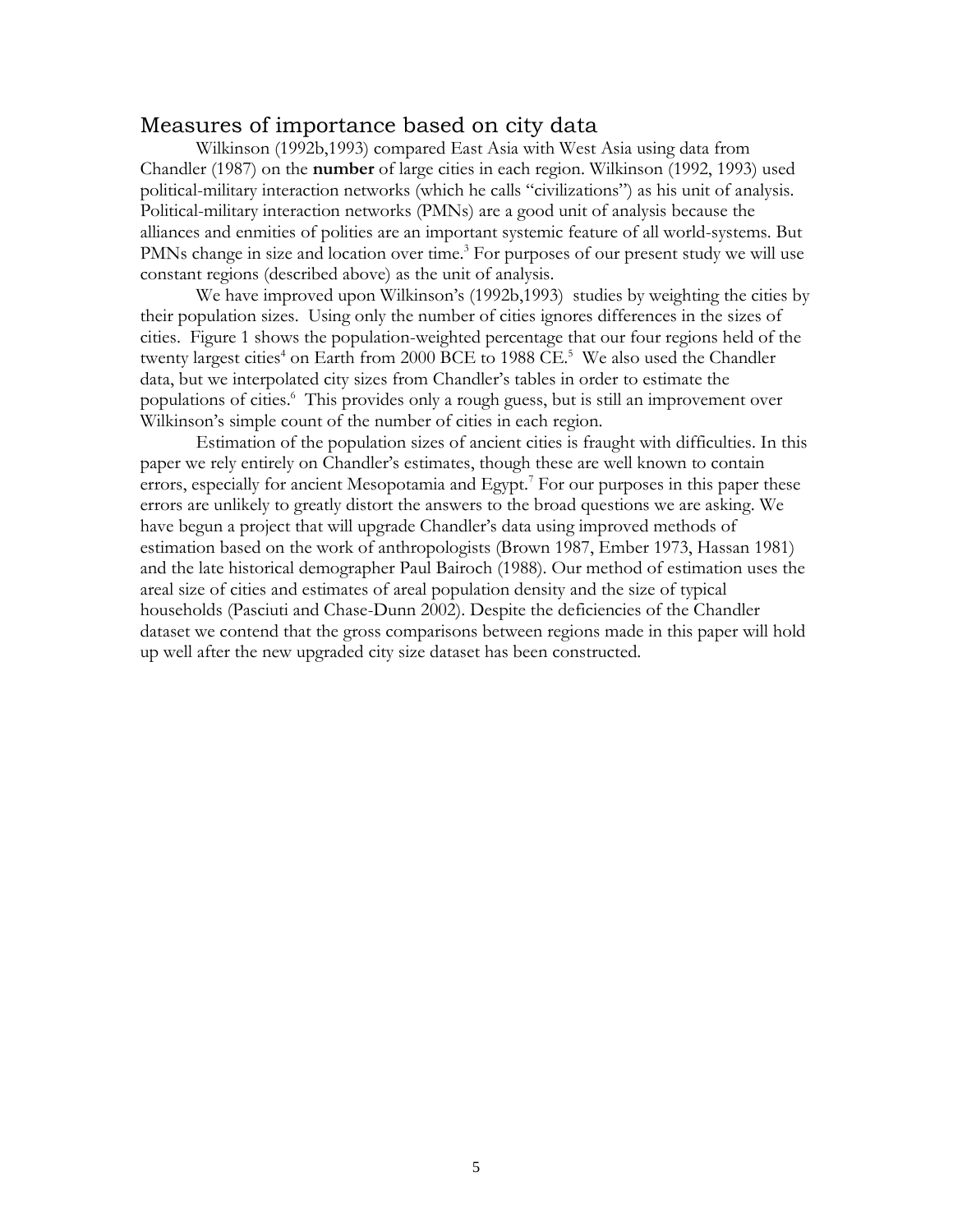**Regional Urban Population as a % of the World's Largest Cities**



**Figure 1: Regional Urban Population as a % of the World's Largest Cities**

In Figure 1 we see the emergence of the world's first cities in Mesopotamia and Egypt represented here by the designation West Asia/North Africa. In the upper left hand corner of the graph the dashed line shows that this region had 100% of the largest cities on Earth in 2000 BCE. As other regions developed large cities this monopoly necessarily diminished, and 4000 years later only a very small percentage of the world's largest cities were in this region. This is strong evidence of the notion of uneven development and the geographical movement of the cutting edge of societal complexity.

The relative size-importance of European cities (indicated by the solid line) shows a long oscillation around a low level, indicating Europe's peripheral and semiperipheral location in the larger Afro-eurasian world-system. The long history of the incorporation of the very small systems of Europe into the expanding Central System of West Asia/North Africa is portrayed in Figure 2 (see also Chase-Dunn and Hall, Chapter 9). Europe had been firmly incorporated into the trade networks of the Central System during the bronze and iron ages. Figure 1 indicates that by around 1450 CE Europe began a long rise. It passed East Asia in 1825 CE and peaked in 1850, and then underwent a rapid decline in importance as indicated by the relative size of largest cities.

Recall that all the largest cities on Earth, including those in the Americas and Oceania, are in the denominator of our measure of importance. So in the decades of the  $20<sup>th</sup>$ century the percentages shown in Figure 1 do not add up to 100% because some of the largest cities are in none of the regions tracked (e.g. New York, Mexico City, etc.). When we use changing interaction network boundaries, as we have done in earlier research, these new large cities are included within the Central System, but the contribution of this study is to see what happens when we hold regions constant. Thus Figure 1 indicates that the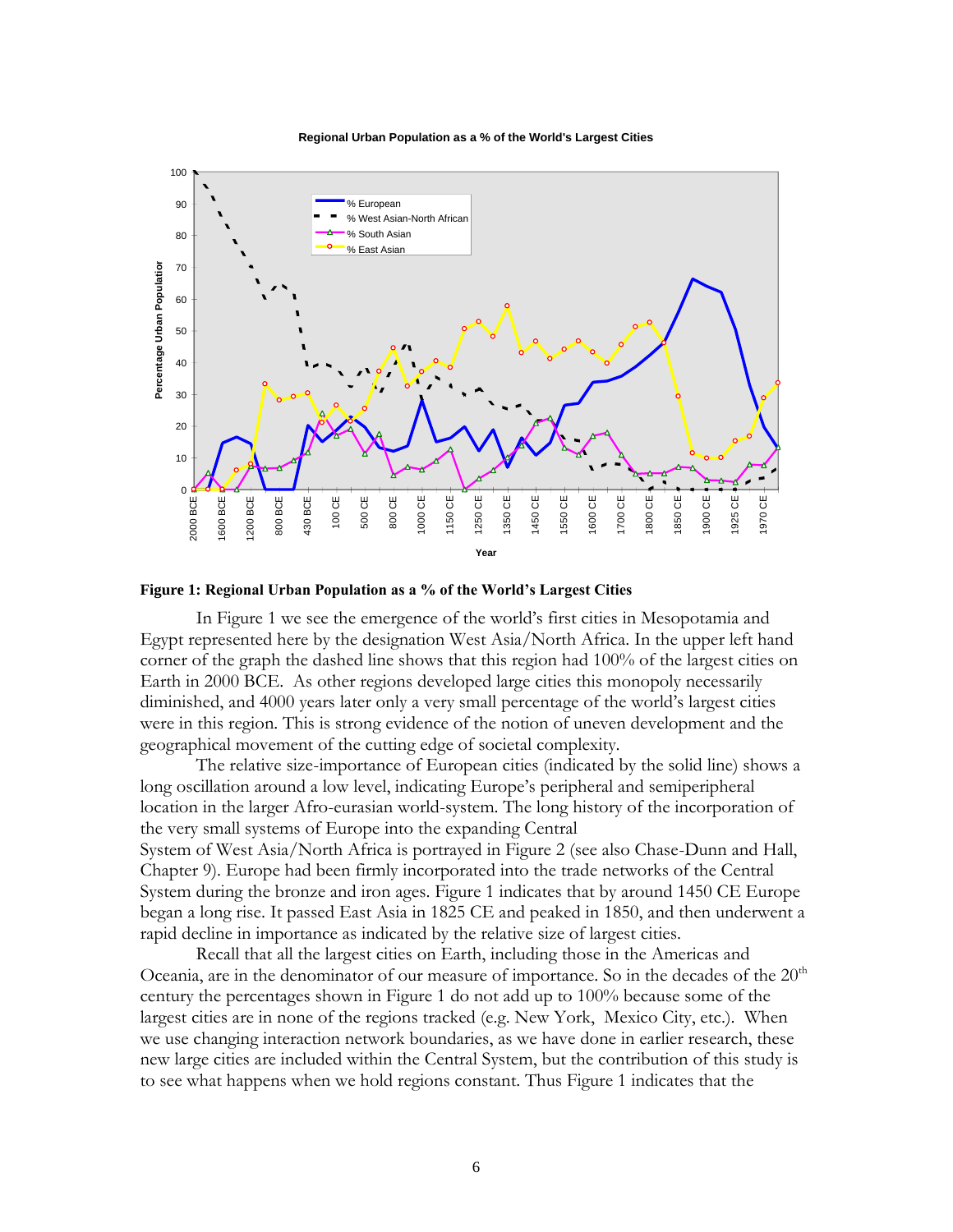relatively smaller and older European cities (e.g. London and Paris), were surpassed by the much larger American and Japanese cities in the  $20<sup>th</sup>$  century.

The trajectory of Europe displayed in Figure 1 supports part of Gunder Frank's (1998) analysis, but contradicts another part. The small cities of Europe in the early period indicate its peripheral status *vis a vis* the core regions of West Asia/North Africa, South Asia and East Asia. As Frank argues, Europe did not best East Asia (as indicated by city sizes) until the eighteenth century. But the long European rise, beginning in the fifteenth century, contradicts Frank's depiction of a sudden and conjunctural emergence of European hegemony. Based on relative city sizes it appears that the rise of Europe occurred over a period of 500 years.

For East Asia we see in Figure 1 a rapid rise that began in 1200 BCE with the emergence of the first states in the Yellow River valley. This was followed by a small decline and then another burst of relative urban growth that began in 361 CE and that rose to a peak in 800 CE, another decline, and then a further rise to the highest peak of all in 1350 CE. Then there was a small decline and another peak in 1800. Not until 1825 was East Asia bested by the European cities after a decline that started in 1800 and continued until 1914, when a recovery began. The European cities were bested again by the East Asian cities between 1950 and 1970 during the rapid decline of the European cities in terms of their sizeimportance among the world's largest cities. This most recent rise of the East Asian cities is a consequence of the upward mobility of Japan and the East Asian NICs in the global political economy. Smith and Timberlake (2001) have demonstrated the contemporary rising importance of East Asian cities in the global airline transportation network.

Frank's depiction of a sudden and radical decline of China that began in 1800 CE is supported in Figure 1. His analysis, which focuses on the period from 1400 to 1800 CE, does not examine the relative decline of East Asian predominance that began in 1350 and the rise to a new peak that began in 1650 as indicated in Figure 1.

The South Asian cities indicate how this region has fared during the long integration of the Afro-eurasian system. In Figure 1 the South Asian cities are indicated by the line with triangles. The early emergence of cities in the Indus river valley can be seen, as well as their demise, and then the rise of the Gangetic states that peaked, in terms of city size importance, in 200 BCE. The Indic cities disappeared completely from the world's twenty largest cities in 1200 CE, but then rose to another peak in 1500 corresponding with the Mughal empire. In 1988 the South Asian cities had risen once again to a level as high as they had had between 1650 and 1700 CE.

### The Rise of Europe

Figure 2 shows the largest cities in each region from 1400 to 1988 CE. This, and the following figures, differ from Figure 1 in that they are not percentages of the world's largest cities, but are just graphs of the city sizes for each region. The most striking feature is the geometric growth rate of city sizes that began in Europe in the  $19<sup>th</sup>$  century and spread to East Asia, South Asia and West Asia/North Africa. 8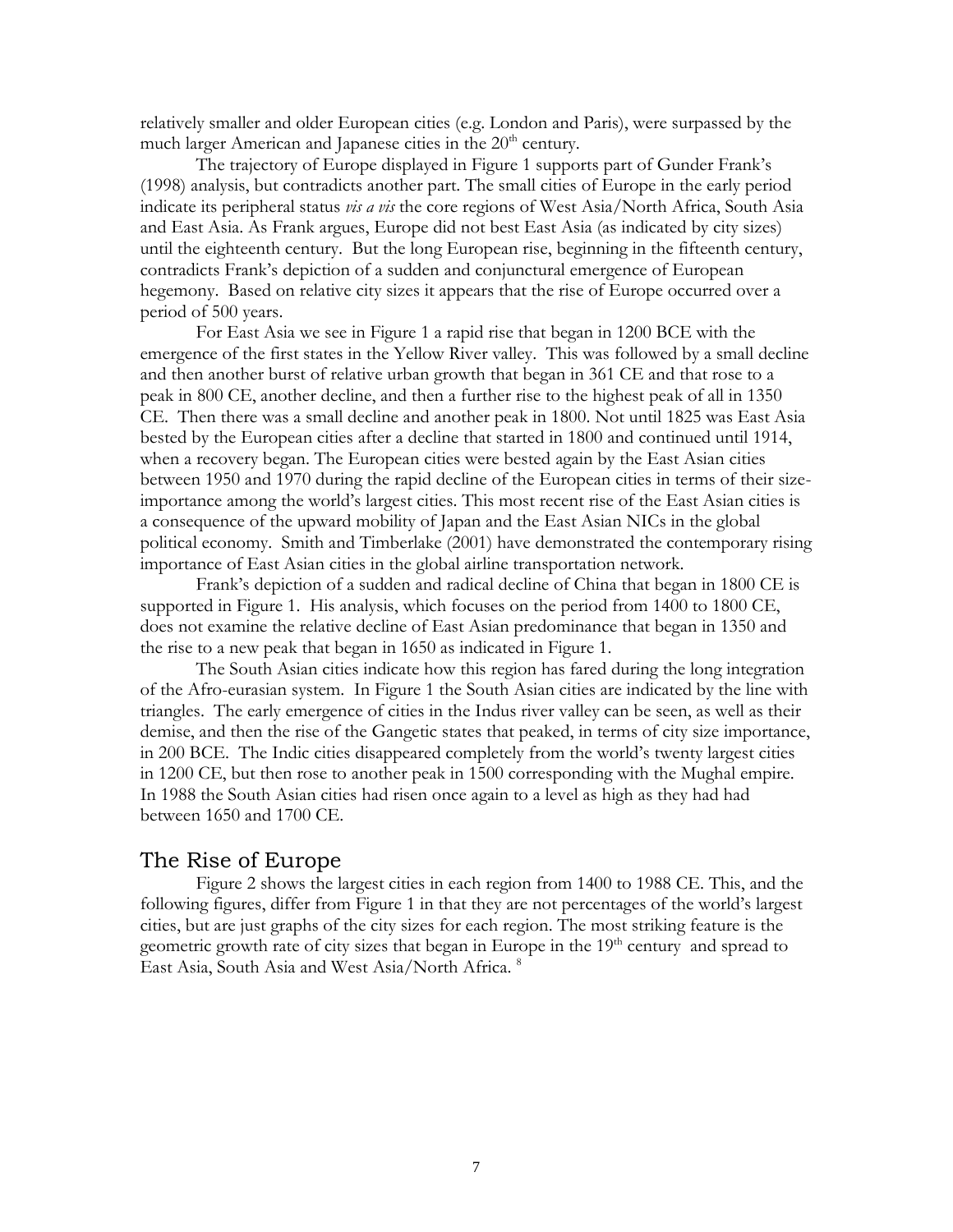#### **Largest Cities Since 1400**



### **Figure 2: Largest Cities in each Region Since 1400 CE**

New York, which became the largest city in the world by 1925, beating out London, is thus not included because we are studying constant regions. Tokyo, the third largest city in 1925, had become the largest city on Earth by 1970, and Osaka held third place in that year. By 1980 Tokyo was still first, but Mexico City held second place, and Sao Paolo was in fourth place.

The geometric growth rate in the last two centuries obscures, in Figure 2, important fluctuations in the period from 1400 to 1850. These are germane to Frank's argument about the relative centrality of China and Europe. Figure 3 excludes the period after 1850 in order to show these fluctuations.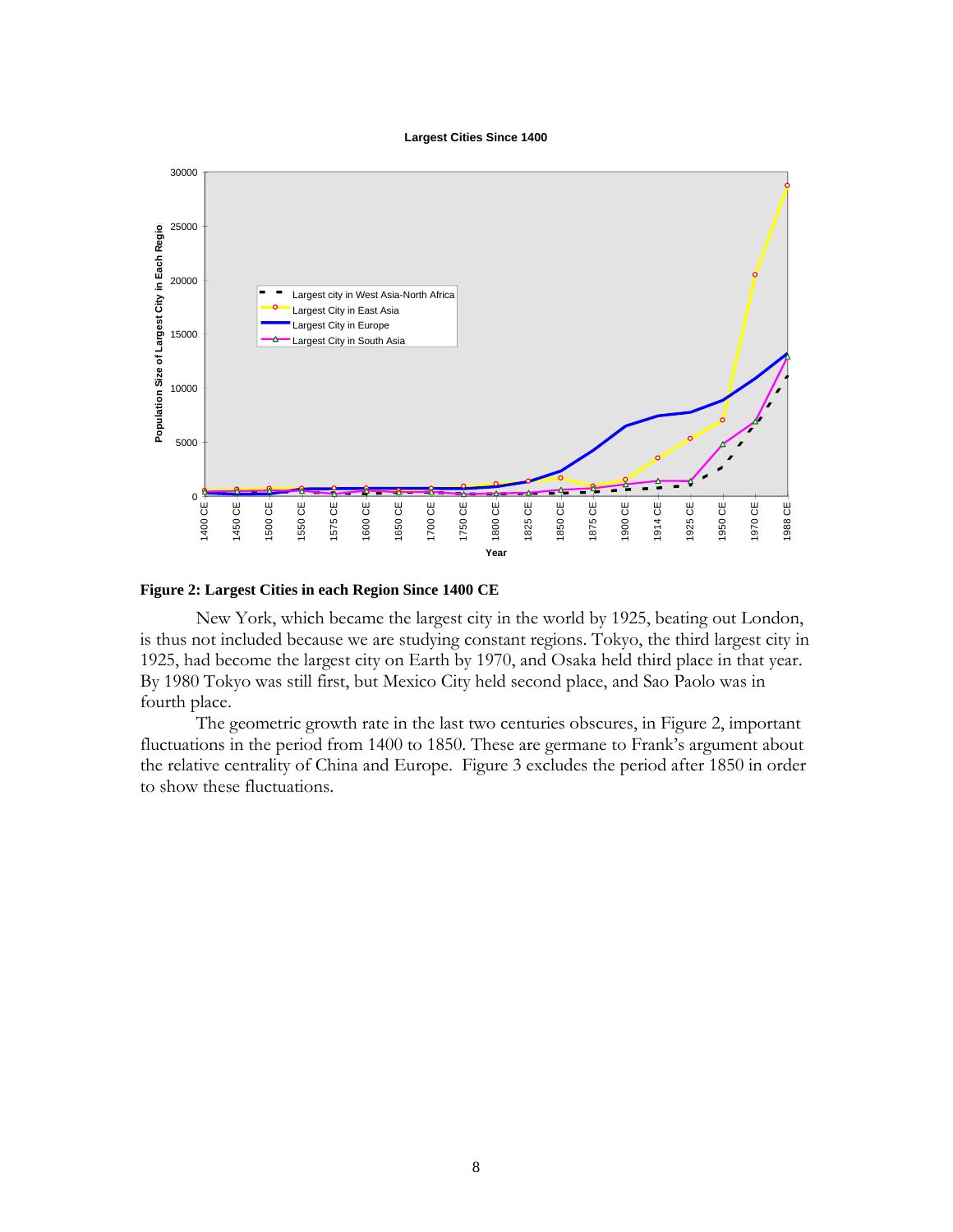#### **Largest Cities 1400-1850**



### **Figure 3: Largest Cities in each Region, 1400-1850 CE**

During the period between 1400 and 1850 the largest cities in South Asia and in West Asia/North Africa did not increase in size. Rather they fluctuated around a level that was smaller than the largest East Asian cities at the beginning of the period, but larger than the largest cities in medieval Europe. Beginning in 1500 the largest European city, Constantinople, began a rapid period of growth that achieved the size of the largest city in East Asia (Beijing) by 1550. European and Chinese cities were similarly large until 1700, when Beijing began another period of rapid growth. European growth experienced another upsurge after 1750 with the mushrooming of London, but the size of London did not equal that of Beijing until 1825. Within East Asia, Tokyo did not become larger than Beijing until 1900.

The patterns shown in Figure 3 are quite similar to those to be found in Figure 4, a graph of the sum of the three largest city populations in each region, except that the most recent European rise is shown to have begun earlier, in 1600.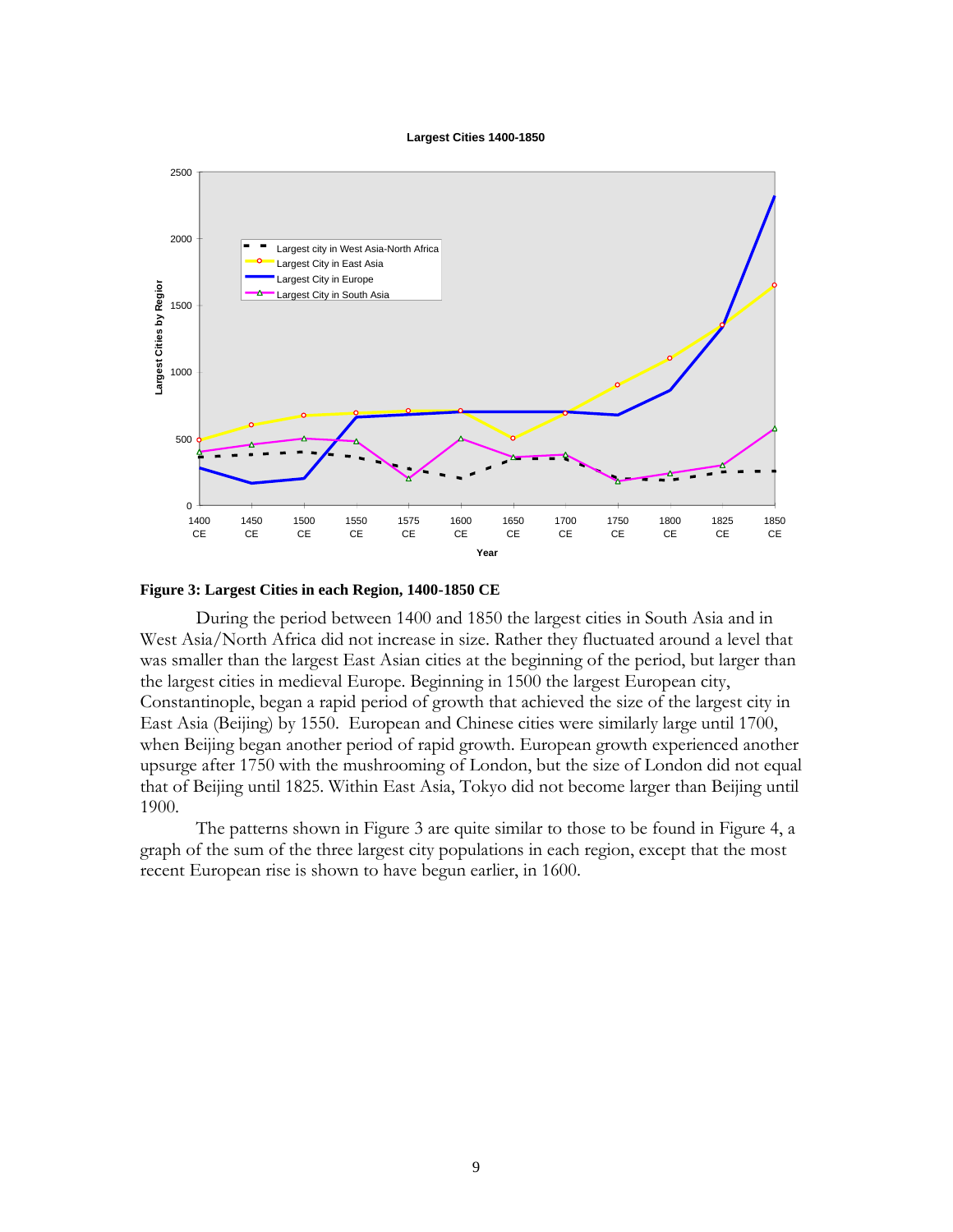#### **Three Largest Cities, 1400-1850**



### **Figure 4: Three Largest Cities in each Region, 1400-1850 CE**

Our examination of the largest cities in Europe and East Asia further reflects upon Frank's (1998) characterization of the centrality of China and the rise of European hegemony. While we have contended above that the "European" rise began much earlier than Frank describes (shown in Figures 1-4 above), this early rise appears to have been mainly due to the growth of Ottoman Constantinople. Though Constantinople was within the continent of Europe as we have defined it, Frank might contend that crediting the Christian Europeans of later fame with the success of the Ottoman Turks is unfair, and that this does not challenge his hypothesis of the conjunctural nature of European hegemony.

But there are some other facts that need to be taken into account here. The second and third largest cities in Europe in 1500 were Paris and Venice, followed by Naples and Milan. From 1500 to 1600 Paris grew from 185,000 to 245,000 and the other large cities of Christian Europe grew at a similar pace. So the early upsurge was not due only to the growth of Constantinople. Christian Europe was also experiencing a sixteenth century boom period. This does not dispute the relatively greater centrality of China in this period, but it does suggest that Christian Europe did not remain a peripheral backwater until it finally sprang to hegemony at the last minute in the  $18<sup>th</sup>$  century.

Constantinople's size leveled off at 700,000 in 1600 and it stayed at that size until 1700, after which it began to decline. In this same period the largest cities of Christian Europe were growing rapidly. London grew larger than Constantinople by 1750.

# City Synchrony

This section replicates our study of synchronous changes in West and East Asian city systems. We have excluded the South Asian and European regions from this analysis because they do not reveal synchrony with the other regions or with each other. There are two main differences between what we have done in this study and what we did in earlier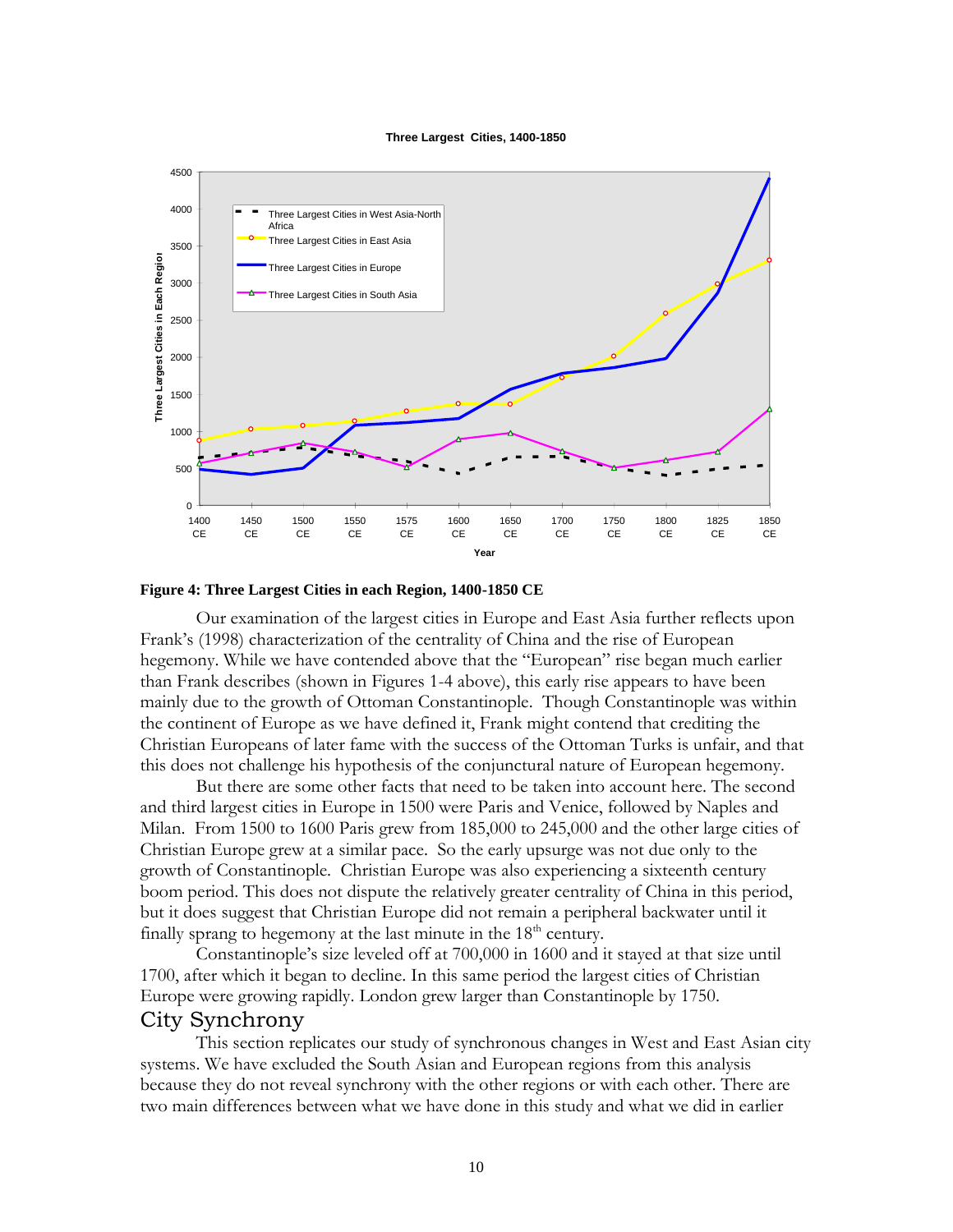work. The first is that we have grouped the cities according to constant regions rather than spatially changing political/military interaction networks (PMNs), as described above. So the West Asia/North Africa region contains cities in this region over the whole time period rather than the expanding Central PMN studied by Chase-Dunn and Willard (1993) and Chase-Dunn and Hall (1997). The main difference due to this change is that emerging cities in the Aegean and points west are not included in the West Asian/North African region, whereas they were included in the Central PMN. This might reduce the degree of synchrony found because most of the Greek and Roman cities are in the European region, and an important component of the synchrony found in earlier work was that between the rise and fall of the Roman and Han empires.

The other difference from earlier research is the use of a five-city SPI rather than a three-city SPI. This uses more of the cities in each region in the calculation of the SPI, and so should be a superior indicator of the city-size aspect of regional city systems. In practice the values are probably not greatly different from those obtained using only the three largest cities. The Standardized Primacy Index (SPI) is a statistic that was invented for comparing city size distributions (Walters 1985). It calculates a single number from the population sizes of the largest cities in a region based on deviations from the rank-size rule. The rank-size rule hypothesizes that the largest city will be twice as large as the second largest city, three times as large as the third largest, and etc. The SPI calculates the average deviation from this standard in a manner similar to the Chi squared statistic, and the resulting value is "standardized" by dividing by the number of cities used to calculate the SPI. This makes it possible to compare city size distributions with data on different numbers of cities. The SPI takes a value of zero when a city size distribution meets the rank-size rule. Negative values indicate a flatter distribution and positive values indicate a steeper one.

In addition to the SPI, we used two other indicators of changes in regional city systems. These are:

- the population size of the largest city, and
- the sum of the populations of the three largest cities.

Figure 5 shows our replication of the Eastern-Western comparison based on the five-city SPI and using spatially constant regions. Visual inspection of Figure 5 suggests a definite correlation between the rise and fall of steep and flat city size distributions in these distant regions from 800 BCE to 1600 CE. Before and after this period there is no correspondence between East and West Asian city size distributions. The synchronous Pearson's r correlation coefficient produced by the values in Figure 5 is .32, and this approaches, but does not reach, statistical significance.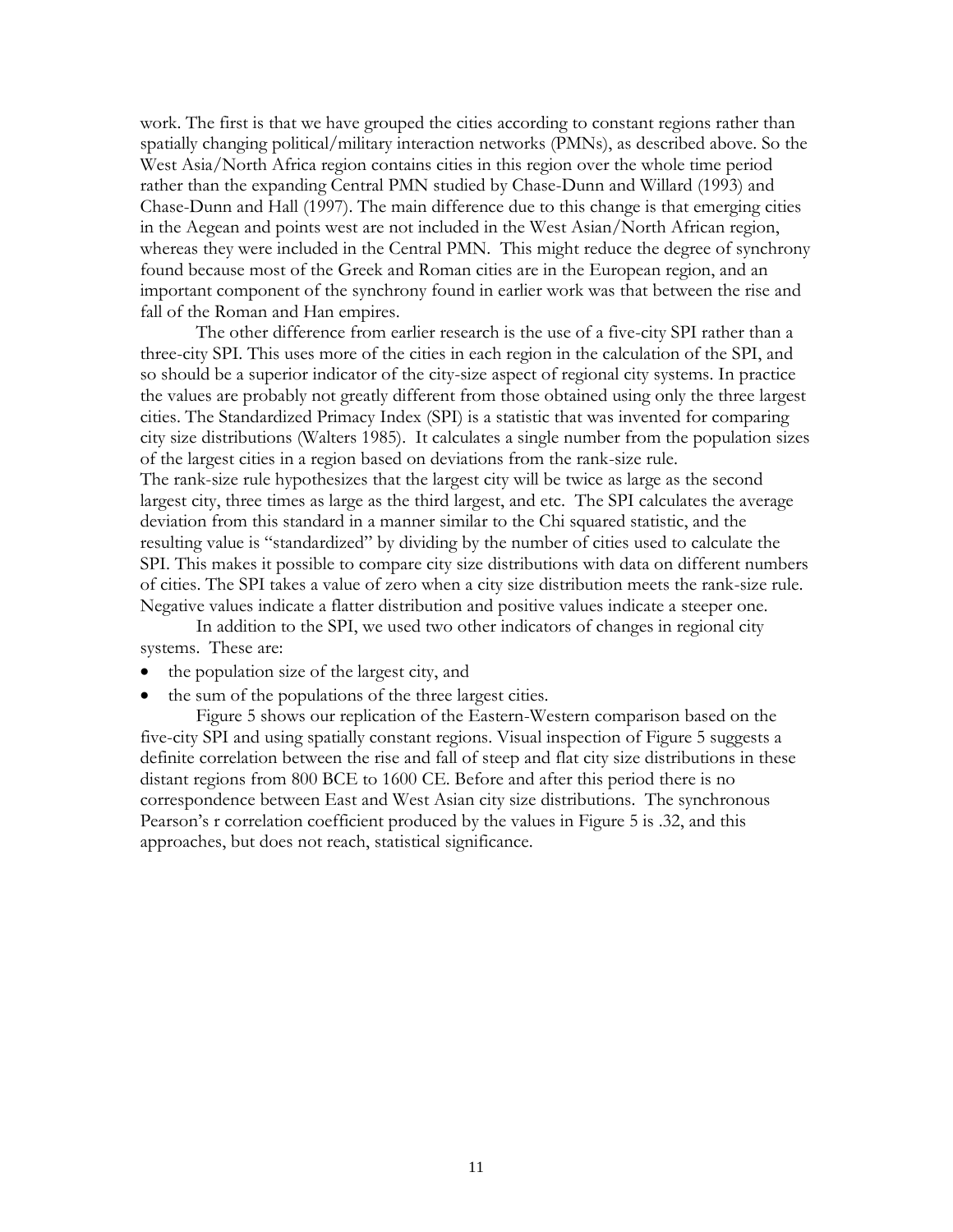**West Asian and East Asian SPIs ( 5-city)**



### **Figure 5: West Asian and East Asian 5-city Standardized Primacy Indices**

Figure 10.7 in Chase-Dunn and Hall (1997:217), based on a three-city SPI and comparing the Central and East Asian PMNs, finds a synchronous correlation of .44 and this is statistically significant at the .03 level. We suspect that the somewhat weaker correlation produced in this study is due to the fact that Rome is not included in the West Asian/North African region, whereas it was included in the Central PMN. The correlation between Roman and Han events and development, studied closely by Teggart (1939), was an important piece of the synchrony of the Afro-eurasian system. That we find a substantial degree of synchrony even when Rome is excluded is additional support for the hypothesis that East and West Asian growth/decline processes were linked in some way.

Visual inspection of Figure 5 also suggests a lead-lag relationship between East and West Asian city size changes. The West Asian/North African city size distribution seems to be leading the ups and downs by a lag of one or two hundred years. This may be an important clue to the nature of the causal relations that link the two regions, but this suggested lag needs to be investigated using more temporally fine data. The long periods between measured city sizes in the Chandler data, especially before 1000 CE, make any statements about synchrony or lagged relationships open to a good degree of doubt. On the other hand, our replication of the synchrony found in **empire** size data using temporally finer time points **increased** the correlation found between the East Asian and Central PMNs (Chase-Dunn, Manning and Hall 1999). City population data for more time points and shorter intervals needs to be assembled to see how city synchrony fairs with temporally finer data.

Figure 6 shows the trajectories of changes in the population sizes of the largest cities in East and West Asia over the same period as examined in Figure 5. The Pearson's r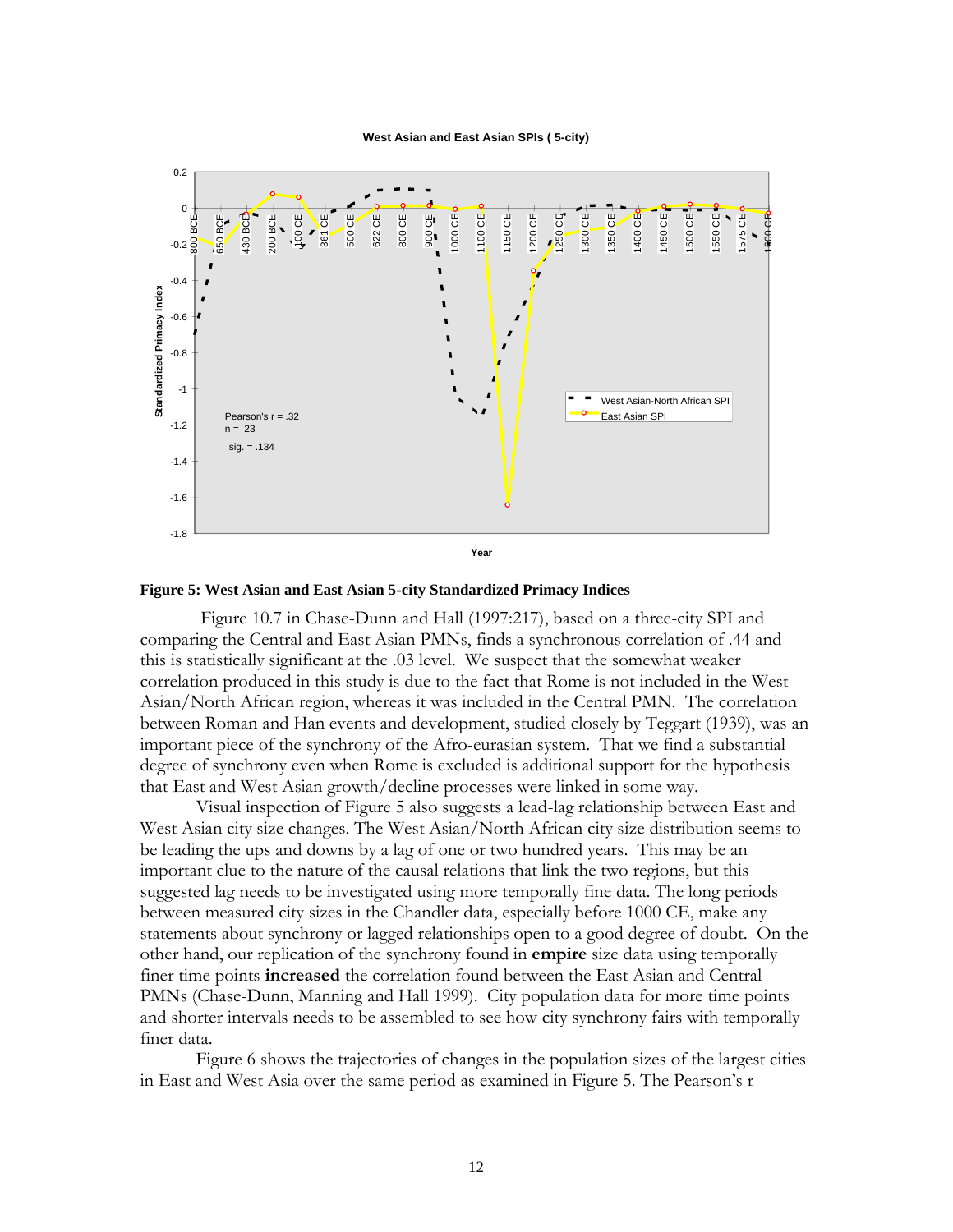synchronous correlation coefficient of .55, significant at the .003 level, further supports the hypothesis of East-West Asian city synchrony.



**Largest Cities in West and East Asia**

### **Figure 6: Largest Cities in West Asia/North Africa and in East Asia**

Visual inspection of Figure 6 also suggests a lead-lag relationship, but it is more complicated than what is indicated in Figure 5. The temporal lead of changes in direction (growth and decline) seems to shift back and forth between West Asia/North Africa and East Asia. For example, the decline in the size of the largest city that began in East Asia in 800 CE did not start in West Asia until 900 CE, and the rise that began in East Asia in 1000 CE did not start in West Asia until 1150 CE. On the other hand the earlier rise and decline seems to have been led by West Asia. Again, these lag structures require further investigation that uses more temporally fine data with measurement points that are closer together.

Figure 7 includes data on the three largest cities in each region. The correlation coefficient further supports the hypothesis of city synchrony. Visual inspection suggests another complicated lead-lag relationship with both regions leading during different periods.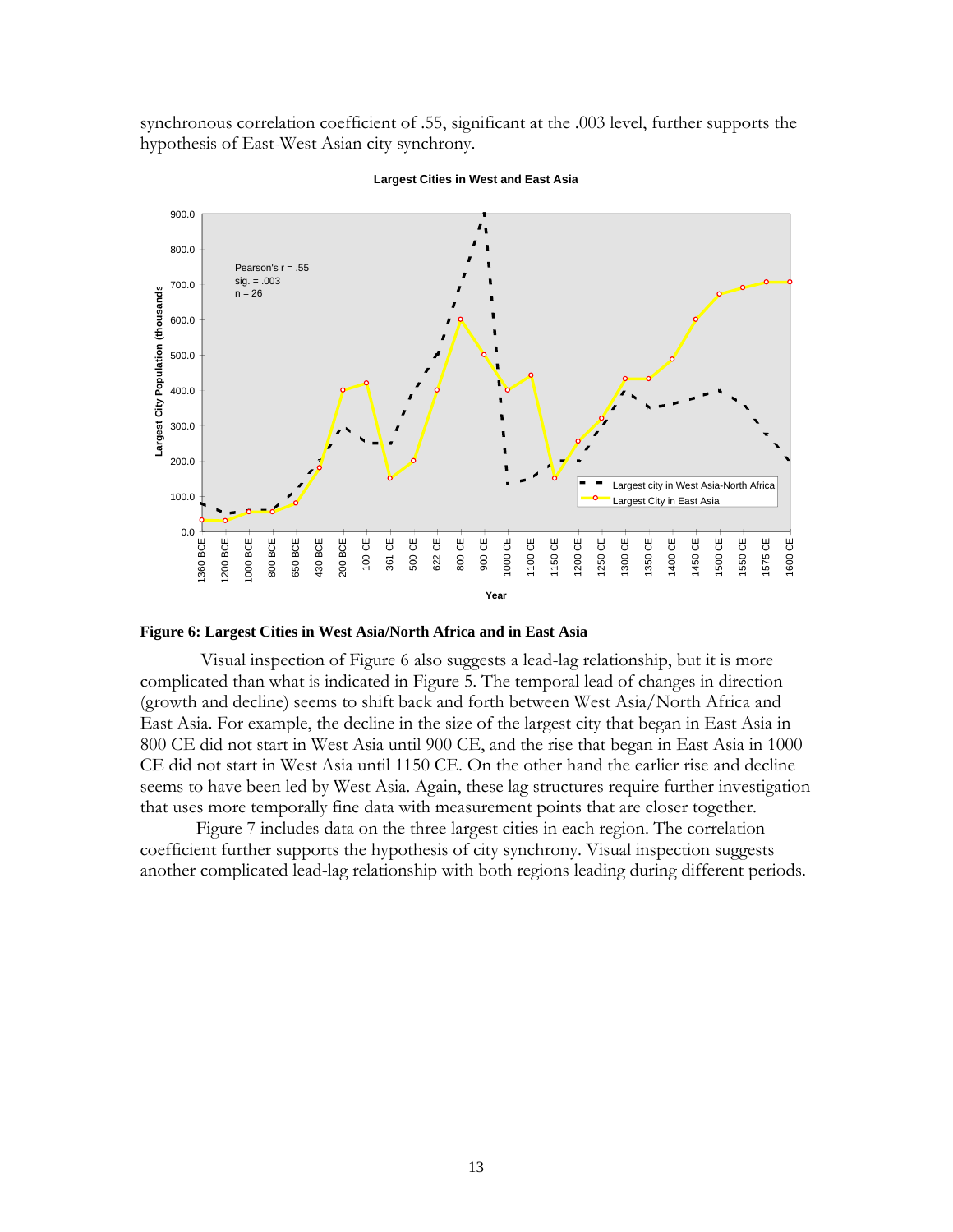



### **Figure 7: Three Largest Cities in East Asia and West Asia/North Africa**

The question of causal explanations of the East/West synchrony of city and empire growth-decline sequences in this period has been discussed in earlier studies (Chase-Dunn and Willard 1993; Chase-Dunn and Hall 1997; Chase-Dunn, Manning and Hall 1999). Basically these boil down to the following possibilities:

- 1. Long-distance trade between these distant regions transmitted economic forces great enough to bring them into a synchronous pattern of growth and decline.
- 2. The cycle of the rise and fall of semiperipheral (or peripheral) states in Central Asia the steppe nomad confederations that periodically attacked the agrarian empires of the East and the West – brought the East and West Asian systems into synchrony.
- 3. It is possible that epidemic diseases periodically swept across Afroeurasia causing synchronous waves of urban depopulation and disrupting large empires.
- 4. Some force exogenous to both regions created a synchronous pattern of expansion and contraction. The only candidate is climate change.

Of probable relevance is the fact that the South Asian region, spatially in between the Eastern and Western Asian regions, was not brought into either city or empire synchrony with the others (Chase-Dunn and Hall 1997, Chase-Dunn Manning and Hall 2000). And the apparent lack of any synchrony before 800 BCE or after 1600 CE is also an important clue. The possibility of a Western temporal priority suggested by visual inspection of Figure 5 above, would also be important because causality is assumed to go forward, but not backward, in time.

### Conclusions

We can report additional support for the hypothesis of city synchronization between 800 BCE and 1600 CE for the distant regions of East Asia and West Asia/North Africa. The causality that resulted in this phenomenon is still unknown. What is needed is the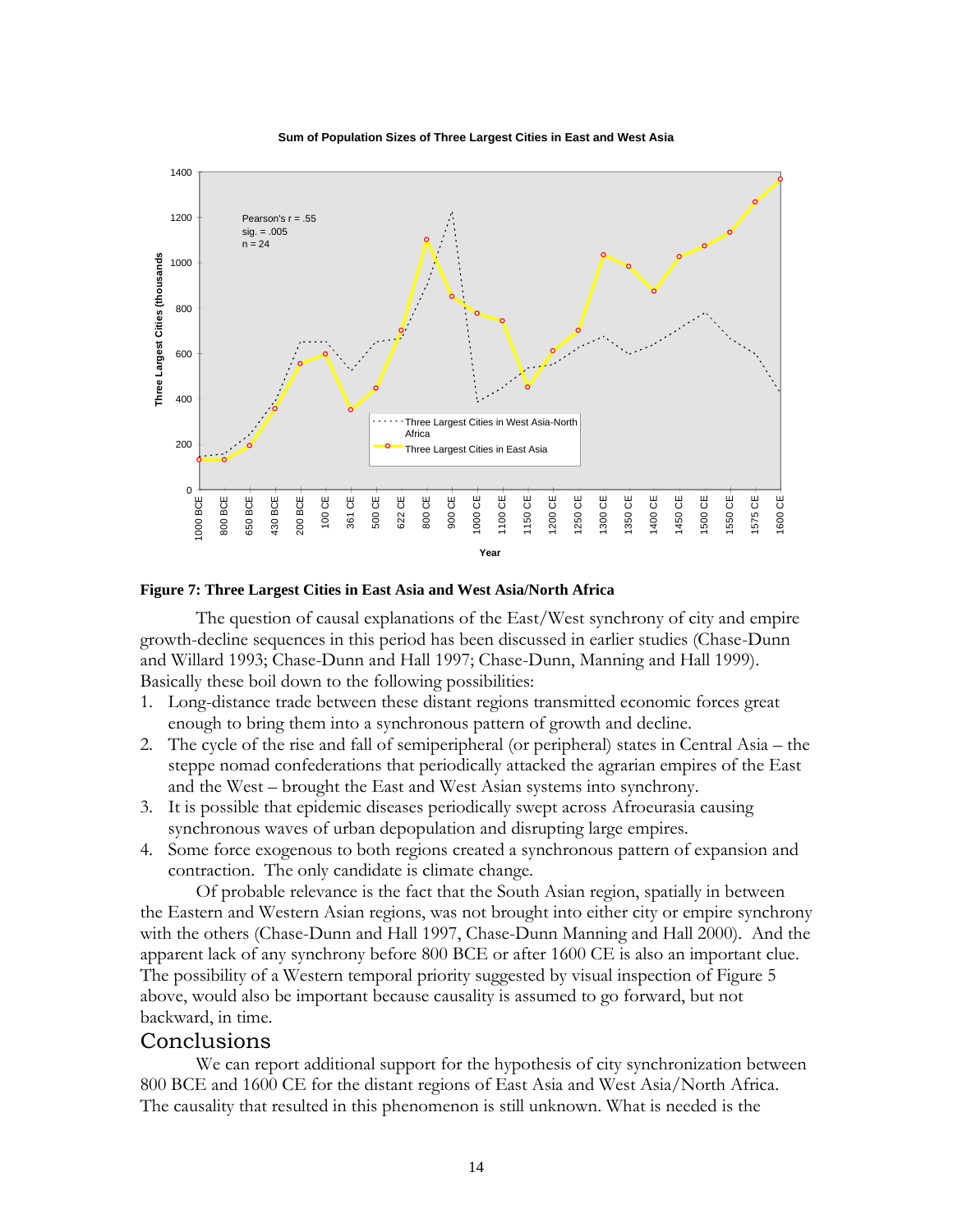operationalization for the relevant regions and time period of measures of the main hypothesized causal variables: climate change, warfare, and long-distance trade. Further research will also improve upon the city and empire size data, and should investigate the relationship between these within and across regions (e.g. Chase-Dunn, Alvarez and Pasciuti 2002).

Our examination of the problem of the relative importance of regions relies exclusively on the population sizes of cities, a less than ideal indicator of power and relative centrality as discussed in the introductory section of this paper. Nevertheless, our results suggest some possible problems with Andre Gunder Frank's (1998) characterization of the relationship between Europe and China before and during the rise of European hegemony. Frank's contention that Europe was primarily a peripheral region relative to the core regions of the Afro-eurasian world-system is supported by the city data, with some qualifications. Europe was for millennia a periphery of the large cities and powerful empires of ancient West Asian and North Africa. The Greek and Roman cores were instances of semiperipheral marcher states that conquered important parts of the older West Asian/North African core. After the decline of the Western Roman Empire, the core shifted back toward the East and Europe was once again importantly peripheral.

The synchrony findings support the idea proposed in Frank and Gills (1994) that there was an integrated Afro-eurasian world-system much earlier than most historians and civilizationists suppose. But we cannot yet be certain that interaction networks were important causes of the synchrony, and if they were, we do not know which kind of interaction was most important.

Counter to Frank's contention, however, the rise of European hegemony was not a sudden conjunctural event that was due solely to a developmental crisis in China. The city population data indicate that an important renewed core formation process had been emerging within Europe since at least the 14<sup>th</sup> century. This was partly a consequence of European extraction of resources from its own expanded periphery. But it was also likely due to the unusually virulent form of capitalist accumulation within Europe, and the effects of this on the nature and actions of states. The development of European capitalism began among the city-states of Italy. It spread to the European interstate system, eventually resulting in the first capitalist nation-state – the Dutch Republic of the seventeenth century as well as the later rise of the hegemony of the United Kingdom of Great Britain in the nineteenth century. This process of regional core formation and its associated emphasis on capitalist commodity production further spread and institutionalized the logic of capitalist accumulation by defeating the efforts of territorial empires (Hapsburgs, Napoleonic France) to return the expanding European core to a more tributary mode of accumulation.

Acknowledging some of the uniquenesses of the emerging European hegemony does not require us to ignore the important continuities that also existed as well as the consequential ways in which European developments were linked with processes going on in the rest of the Afroeurasian world-system.

The more recent emergence of East Asian cities as again the very largest cities on Earth occurred in a context that was structurally and developmentally distinct from the multi-core system that still existed in 1800 CE. Now there is only one core because all core states are directly interacting with one another. While the multi-core system prior to the eighteenth century was undoubtedly systemically integrated to an important extent, it was not as interdependent as the global world-system has now become.

A new East Asian hegemony is by no means a certainty, as both the United States and German-led Europe will be strong contenders in the coming period of hegemonic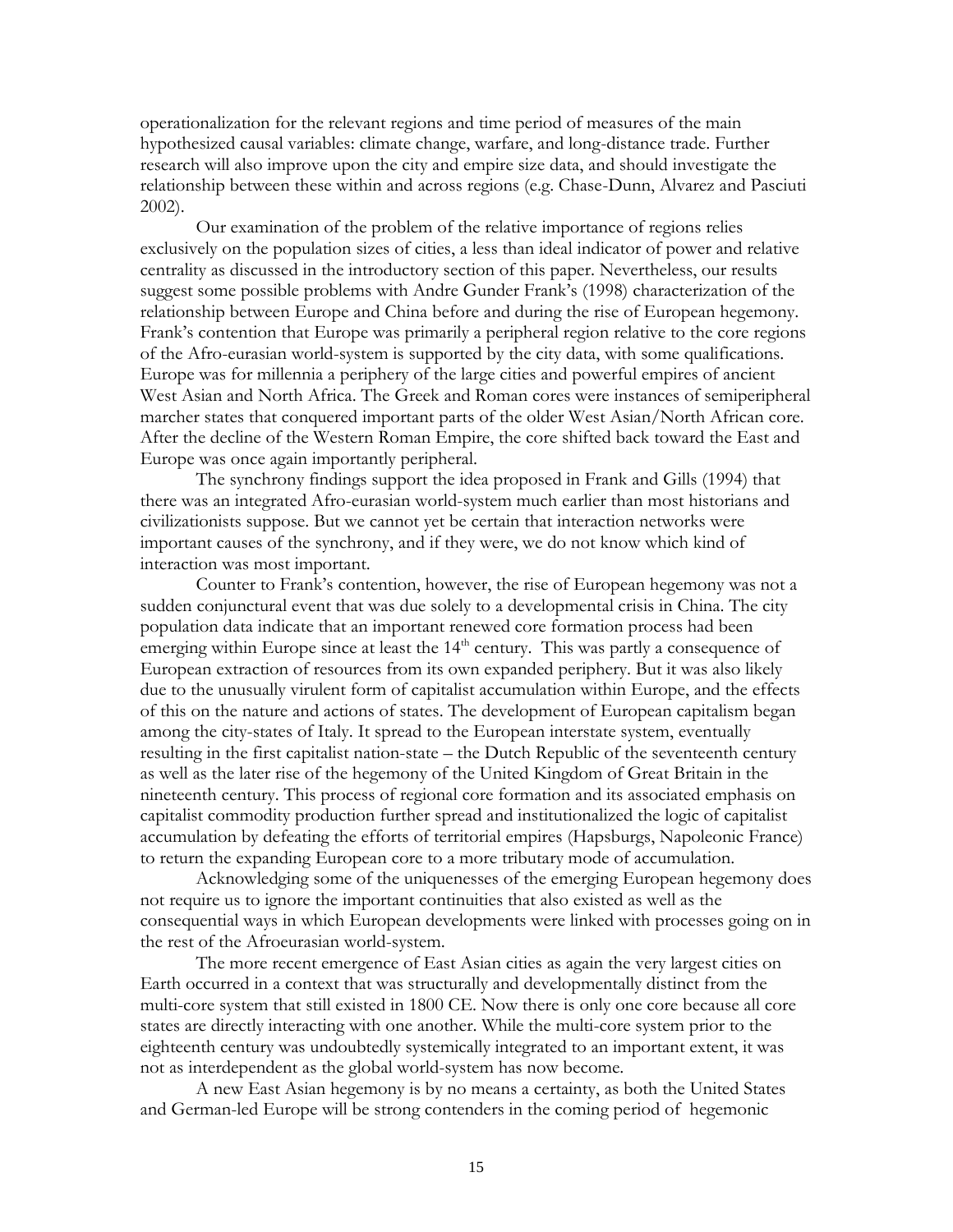rivalry (Bornschier and Chase-Dunn 1999). In this competition megacities may be more a liability than an advantage because the costs of these huge human agglomerations have continued to increase, while the benefits have been somewhat diminished by the falling costs of transportation and communication. Nevertheless megacities will continue to be an indicator of predominance because societies that can afford them will have demonstrated the ability to mobilize huge resources.

# References

Abu-Lughod, Janet Lippman 1989. *Before European Hegemony The World System A.D. 1250-1350* New York: Oxford University Press.

Algaze, Guillermo 1993 *The Uruk World System: The Dynamics of Expansion of Early Mesopotamian Civilization* Chicago: University of Chicago Press.

Bairoch, Paul 1988 *Cities and Economic Development Chicago*: University of Chicago Press.

Barfield, Thomas J. 1989 *The Perilous Frontier: Nomadic Empires and China*. Cambridge, MA.: Blackwell

Bornschier, Volker and Christopher Chase-Dunn (eds.) 1999 *The Future of Global Conflict*. London: Sage

Bosworth, Andrew 1995 "World cities and world economic cycles" Pp. 206-228 in Stephen Sanderson (ed. ) *Civilizations and World Systems*. Walnut Creek,CA.: Altamira.

Brown, Barton M. 1987 "Population estimation from floor area," *Behavior Science Research* 21:1-49.

Chandler, Tertius 1987 *Four Thousand Years of Urban Growth: An Historical Census*. Lewiston,N.Y.: Edwin Mellon Press

Chase-Dunn, Christopher 1985 "The system of world cities: A.D. 800-1975." Pp. 269-292 in Michael Timberlake (ed.) *Urbanization in the World-Economy*, New York:Academic Press. Chase-Dunn, C and Thomas D. Hall 1997 *Rise and Demise: Comparing World-Systems* Boulder, CO.: Westview Press.

Chase-Dunn, C. , Susan Manning and Thomas D. Hall 2000 "Rise and fall: East-West synchrony and Indic exceptionalism reexamined," *Social Science History*. 24,4:727-754. Chase-Dunn, C. and Alice Willard,1993 "Systems of cities and world-systems: settlement size hierarchies and cycles of political centralization, 2000 BC-1988AD" A paper presented at the International Studies Association meeting, March 24-27, Acapulco. IROWS Working Paper #5.<http://www.irows.ucr.edu/papers/irows5/irows5.htm>

Chase-Dunn, C. Alexis Alvarex and Daniel Pasciuti 2002 "Power and Size: urbanization and empire formation in world-systems." Presented at the annual spring conference on the Political Economy of World-Systems, Institute for Research on World-Systems, University of California, Riverside, May 4. http://irows.ucr.edu/research/citemp/isa02/isa02.htm Ember, Melvin 1973 "Archaeological indicator of matrilocal versus patrilocal residence," *American Antiquity* 38:177-182.

Frank, Andre Gunder 1992 "The Centrality of Central Asia" *Comparative Asian Studies* Number 8.

\_\_\_\_\_\_ 1998 *Reorient: Global Economy in the Asian Age*. Berkeley: University of California Press.

Frank, Andre Gunder and Barry Gills 1994 *The World System: 500 or 5000 Years*? London: Routledge.

Hassan, Fekri A. 1981 *Demographic Archaeology*. New York: Academic Press.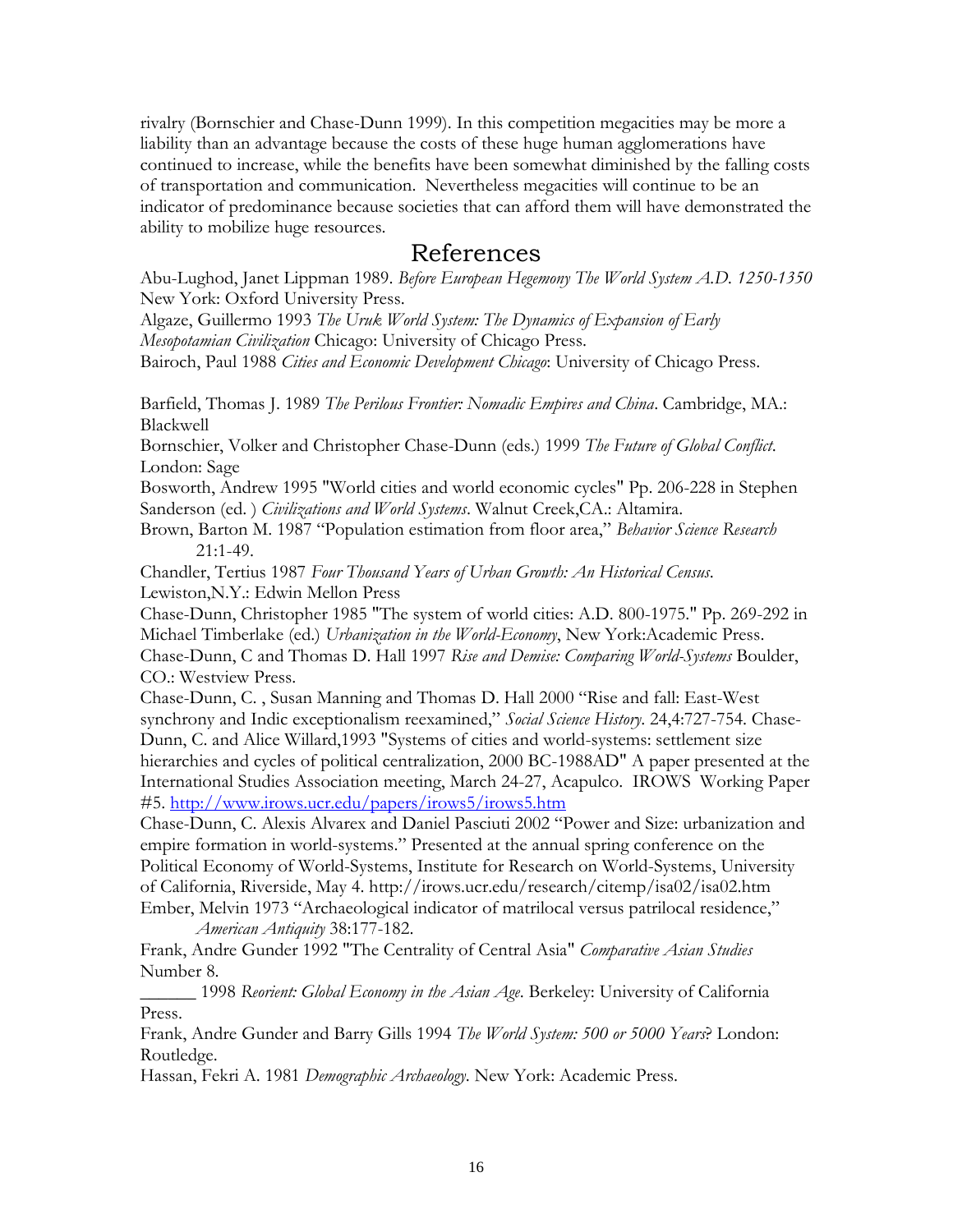Kowalewski, Stephen A. 1982 "The evolution of primate regional systems" *Comparative Urban Research* 9,1:60-78.

Lattimore, Owen 1940 *Inner Asian Frontiers of China*. New York: American Geographical Society.

Pasciuti, Daniel and Christopher Chase-Dunn 2002 "Estimating the Population Sizes of Cities" IROWS Working Paper # 7,

http://irows.ucr.edu/research/citemp/estcit/estcit.htm

Smith, David A. and Michael Timberlake 2001"World City Networks and Hierarchies, 1977- 1997: An Empirical Analysis of Global Air Travel Links," *American Behavioral Scientist* 44,10:1656-1678.

Taagepera, Rein 1978a "Size and duration of empires: systematics of size*" Social Science Research* 7:108-27.

Teggart, Frederick J. 1939 *Rome and China: A Study of Correlations in Historical Events* Berkeley: University of California Press.

Walters, Pamela Barnhouse 1985 "Systems of cities and urban primacy: problems of definition and measurement." Pp.63-86 in Michael Timberlake (ed.) *Urbanization in the World-Economy*, New York: Academic Press.

Wilkinson, David 1987 "Central Civilization." *Comparative Civilizations Review* 17:31-59.

\_\_\_\_\_\_1991 "Core, peripheries and civilizations." Pp. 113-166 in Christopher Chase-Dunn and Thomas D. Hall (eds.) *Core/Periphery Relations in Precapitalist Worlds*, Boulder, CO.: Westview.

\_\_\_\_\_\_1992a "Decline phases in civilizations, regions and oikumenes." A paper presented at the annual meetings of the International Studies Association, Atlanta, GA. April 1-4.

\_\_\_\_\_\_ 1992b "Cities, civilizations and oikumenes:I." *Comparative Civilizations Review* 27:51- 87 (Fall).

\_\_\_\_\_\_\_ 1993 "Cities, civilizations and oikumenes:II" *Comparative Civilizations Review* 28: 41- 72.

# NOTE

<sup>&</sup>lt;sup>4</sup> Before 650 BCE the number of largest cities reported in Chandler is fewer than twenty, as follows:

| Year        | Number of largest cities |
|-------------|--------------------------|
| 2000 BCE 7  |                          |
| 1800 BCE 10 |                          |

<sup>&</sup>lt;sup>1</sup> A study of the relationship between city systems and power over the long run is examining the relationship between urban growth, city size distributions and changes in the territorial sizes of empires (Chase-Dunn, Alvarez and Pasciuti 2002).

<sup>&</sup>lt;sup>2</sup> We use the designations now employed by most world historians. BCE means "before" common era," and CE means "common era."

<sup>3</sup> Wilkinson (1987, 1992a) has chronographed the expansion of both political/military networks and trade networks. He uses the term "Central Civilization" for the PMN that was formed by the merger of the Mesopotamian and Eqyptian PMNs in about 1500 BCE. We call this entity the Central PMN.